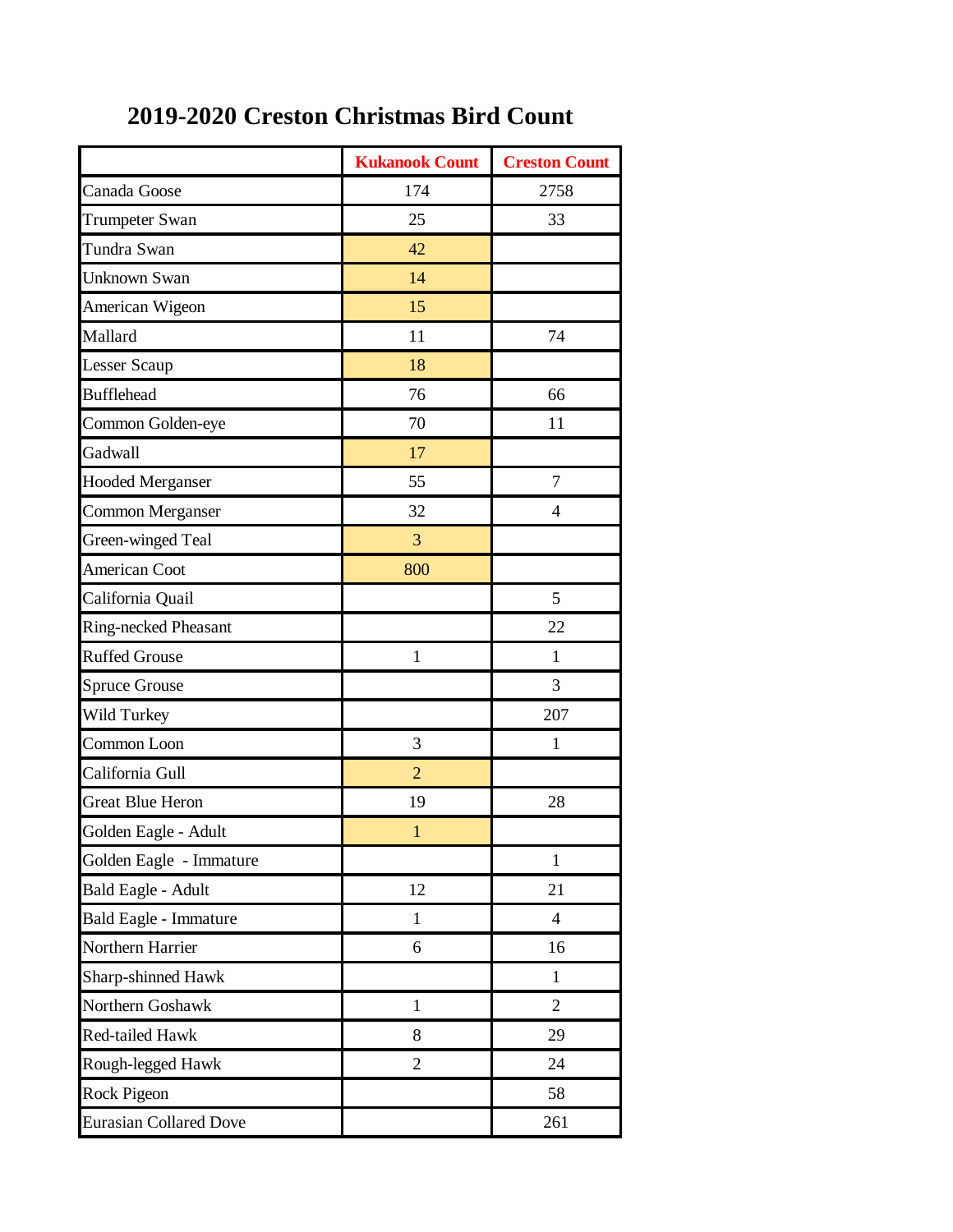|                                | <b>Kukanook Count</b> | <b>Creston Count</b> |
|--------------------------------|-----------------------|----------------------|
| <b>Mourning Dove</b>           |                       | 10                   |
| <b>Great Horned Owl</b>        | 3                     | 3                    |
| Northern Pygmy Owl             | $\mathbf{1}$          | $\overline{4}$       |
| <b>Barred Owl</b>              |                       | 1                    |
| Short-eared Owl                | 9                     |                      |
| Long-eared Owl                 | 1                     | $\mathbf{1}$         |
| <b>Belted Kingfisher</b>       |                       | $\overline{4}$       |
| Downy Woodpecker               | 3                     | 26                   |
| Hairy Woodpecker               |                       | 10                   |
| Americal Three-toed Woodpecker |                       | $\overline{2}$       |
| Northern Flicker               | 13                    | 166                  |
| Pileated Woodpecker            | 5                     | 13                   |
| American Kestrel               |                       | $\overline{4}$       |
| Merlin                         |                       | $\overline{4}$       |
| Northern Shrike                | $\overline{2}$        | $\overline{4}$       |
| Gray Jay                       |                       | $\overline{2}$       |
| Steller's Jay                  | $\overline{2}$        | 35                   |
| <b>Blue Jay</b>                |                       | 17                   |
| <b>Black-billed Magpie</b>     | 11                    | 39                   |
| <b>American Crow</b>           |                       | 100                  |
| Common Raven                   | 38                    | 67                   |
| <b>Black-capped Chickadee</b>  | 31                    | 392                  |
| Chestnut-backed Chickadee      |                       | 28                   |
| <b>Red-breasted Nuthatch</b>   | $\overline{4}$        | 56                   |
| <b>Brown Creeper</b>           | 3                     | $\overline{4}$       |
| Pacific/Winter Wren            | $\overline{2}$        | 5                    |
| Marsh Wren                     | $\overline{2}$        |                      |
| <b>American Dipper</b>         | $\mathbf{1}$          | $\sqrt{2}$           |
| Golden-crowned Kinglet - CW    | 6                     | $\mathbf{1}$         |
| <b>Townsend's Solitaire</b>    |                       | $\overline{2}$       |
| American Robin                 | $\mathbf{1}$          | 6                    |
| <b>European Starling</b>       | 3                     | 244                  |
| Red-winged Blackbirds          | 109                   |                      |

## **2019-2020 Creston Christmas Bird Count**